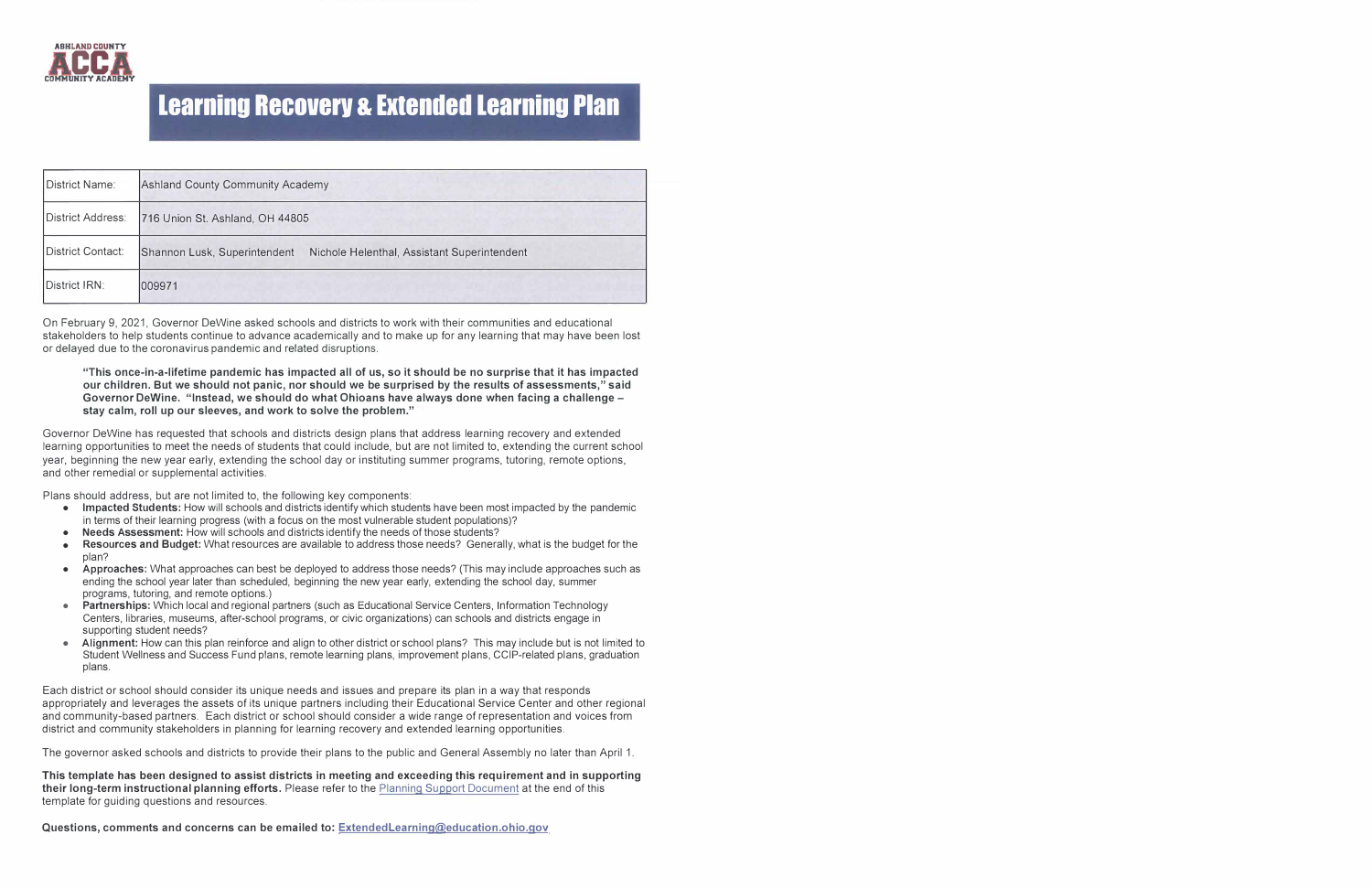

#### ODE's Planning for Extended Learning FAQ's



|                                                                              |                                                                                                                                                                                                                                                                                                                                                                                                                                                                                                                                                                                                                                                                                                                                                                                                                                                                                                                                                                                                                                                                                                                                                               | 8330CIAIIUN                                                                                                                                                                                                                                                                                                                                                      |
|------------------------------------------------------------------------------|---------------------------------------------------------------------------------------------------------------------------------------------------------------------------------------------------------------------------------------------------------------------------------------------------------------------------------------------------------------------------------------------------------------------------------------------------------------------------------------------------------------------------------------------------------------------------------------------------------------------------------------------------------------------------------------------------------------------------------------------------------------------------------------------------------------------------------------------------------------------------------------------------------------------------------------------------------------------------------------------------------------------------------------------------------------------------------------------------------------------------------------------------------------|------------------------------------------------------------------------------------------------------------------------------------------------------------------------------------------------------------------------------------------------------------------------------------------------------------------------------------------------------------------|
|                                                                              | <b>Identifying Academic Needs</b>                                                                                                                                                                                                                                                                                                                                                                                                                                                                                                                                                                                                                                                                                                                                                                                                                                                                                                                                                                                                                                                                                                                             |                                                                                                                                                                                                                                                                                                                                                                  |
| <b>Impacted</b><br><b>Students:</b>                                          | How will schools/districts identify which students have been most impacted by the pandemic in<br>terms of their learning progress (with a focus on the most vulnerable student populations including<br>but not limited to disengaged students)?                                                                                                                                                                                                                                                                                                                                                                                                                                                                                                                                                                                                                                                                                                                                                                                                                                                                                                              |                                                                                                                                                                                                                                                                                                                                                                  |
| <b>Considerations:</b><br><b>Resources</b> (Existing and Needed)<br>$etc.$ ) | Partnerships (Local/Regional, ESC, ITC, libraries, museums, after-school programs, civic organizations,                                                                                                                                                                                                                                                                                                                                                                                                                                                                                                                                                                                                                                                                                                                                                                                                                                                                                                                                                                                                                                                       | <b>Budget</b>                                                                                                                                                                                                                                                                                                                                                    |
| Reflect, Adjust)<br><b>Core Questions to Consider:</b>                       | Alignment (Other District/School Plans, Wellness and Success plans, remote learning plans,<br>improvement plans, CCIP-related plans, graduation plans, student success plans, etc.)<br>Alignment with current OIP five-step processes (1-Identify Critical Needs, 2-Research and Select<br>Evidence-Based Strategies, 3-Plan for Implementation, 4-Implement and Monitor, 5-Examine,<br>What do students need to know?<br>How do we know if they've learned it?<br>How do we intervene for those students who have not learned it?<br>How do extend other opportunities for those who have learned it?                                                                                                                                                                                                                                                                                                                                                                                                                                                                                                                                                        |                                                                                                                                                                                                                                                                                                                                                                  |
| Spring 2021                                                                  | Ashland County Community Academy will identify students who have been<br>most impacted by the pandemic in terms of learning progress by using the<br>existed and needed resources listed below:<br>Tools used for identification: prior MAP scores/EOC scores/Student Success<br>and Learning Plans/Graduation Plans/Learning Style Inventories/Career<br>Interest Inventories/Ohio Means Jobs/STAR scores/Surveys/Grades/Parent-<br><b>School Communication</b><br><b>Existing:</b><br>Free Wifi at home/expansion of Wifi at school<br><b>Computers</b><br><b>Free After-School Tutoring</b><br>Transportation to school (Community Partner: Ashland Public Transit)<br><b>Attendance Specialist/Remote Ed. Aide</b><br><b>Career-Based Intervention (Instructor)</b><br><b>After School Program/Field Trips</b><br><b>Career/College Readiness Opportunities</b><br><b>Odyssey Ware (credit flex/credit recovery)</b><br><b>School Resource Officer (Community Partner: Ashland Sheriff's</b><br>Department)<br>Transitional Age Youth Coordinator (Community Partner: Catholic<br>Charities)<br><b>Counseling (Community Partner: Catholic Charities)</b> | <b>Funding Source</b><br><b>Broadband Grant</b><br><b>Broadband Grant</b><br>21 <sup>st</sup> Century Grant<br><b>General Fund</b><br><b>General Fund</b><br><b>General Fund</b><br>21 <sup>st</sup> Century Grant<br>21 <sup>st</sup> Century Grant<br><b>General Fund</b><br><b>Student Wellness</b><br><b>Catholic Charities</b><br><b>Catholic Charities</b> |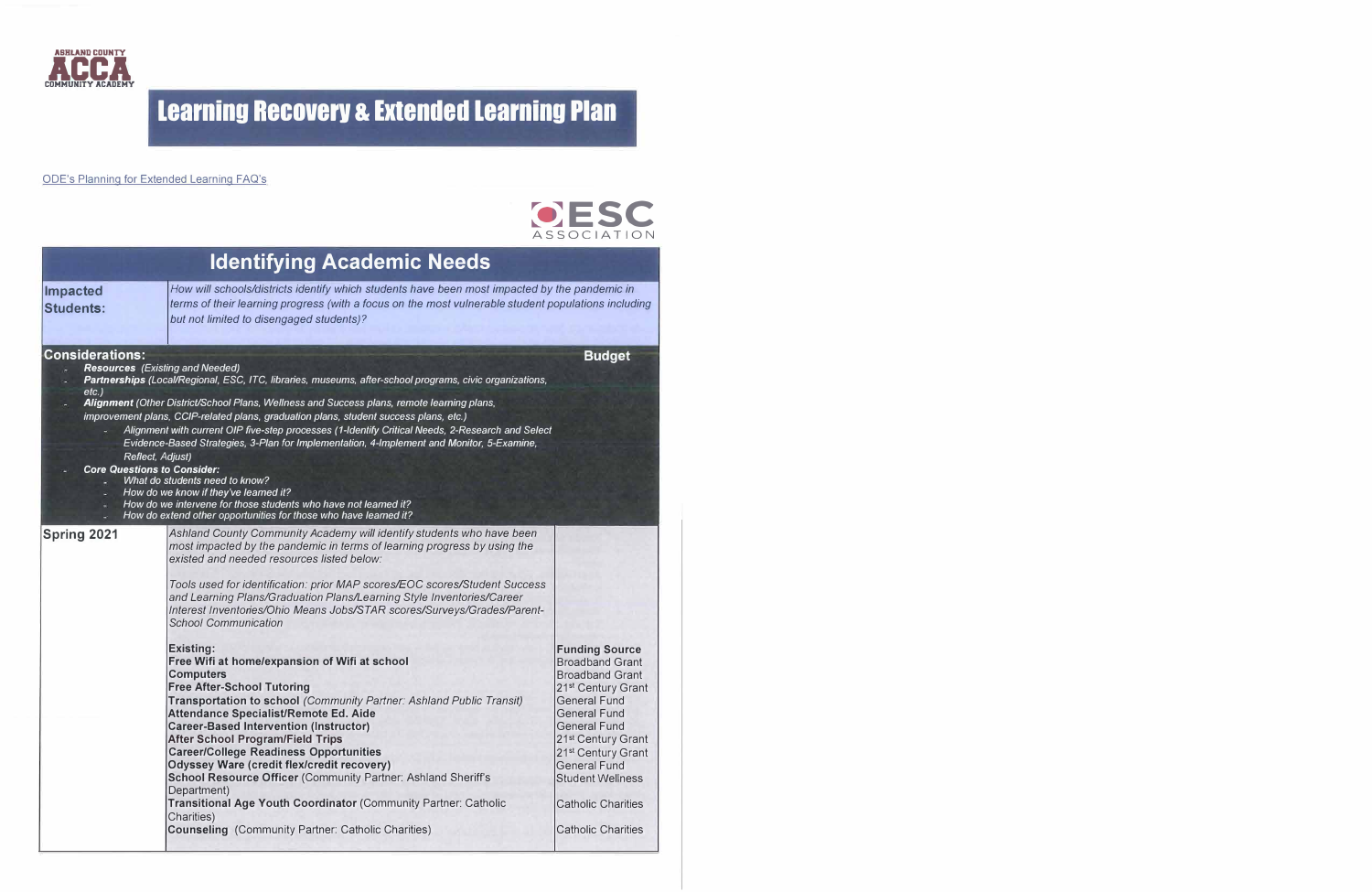

| Needed:<br>School Liaison (Community Partner: Appleseed/Mental Health Recovery<br>Board)<br><b>STARS Testing</b><br>-second round of STARS testing to determine growth/progress and target<br>those students most in need of intervention                                                                                                                                                                                                                                                                                                                                                                                                                                                                                                                                                                                                                                     | Appleseed/Mental<br><b>Health Recovery</b><br><b>Board</b>                                                                                                                                                                                                                                                          |
|-------------------------------------------------------------------------------------------------------------------------------------------------------------------------------------------------------------------------------------------------------------------------------------------------------------------------------------------------------------------------------------------------------------------------------------------------------------------------------------------------------------------------------------------------------------------------------------------------------------------------------------------------------------------------------------------------------------------------------------------------------------------------------------------------------------------------------------------------------------------------------|---------------------------------------------------------------------------------------------------------------------------------------------------------------------------------------------------------------------------------------------------------------------------------------------------------------------|
| Tools used for identification: prior MAP scores/EOC scores/Student Success<br>and Learning Plans/Graduation Plans/Learning Style Inventories/Career<br>Interest Inventories/Ohio Means Jobs/STAR scores/Surveys/Grades/Parent-<br><b>School Communication</b>                                                                                                                                                                                                                                                                                                                                                                                                                                                                                                                                                                                                                 |                                                                                                                                                                                                                                                                                                                     |
| <b>Existing:</b><br><b>Student Success Plans/Learning Plans</b><br>-review plans to track data and identify students who need intervention in one<br>or more of the following ways:<br>-Credits<br>-Reading and Math deficiencies<br>-Graduation requirements/pathways                                                                                                                                                                                                                                                                                                                                                                                                                                                                                                                                                                                                        |                                                                                                                                                                                                                                                                                                                     |
| -Social/emotional learning                                                                                                                                                                                                                                                                                                                                                                                                                                                                                                                                                                                                                                                                                                                                                                                                                                                    |                                                                                                                                                                                                                                                                                                                     |
| Tools used for identification: prior MAP scores/EOC scores/Student Success<br>and Learning Plans/Graduation Plans/Learning Style Inventories/Career<br>Interest Inventories/Ohio Means Jobs/STAR scores/Surveys/Grades/Parent-<br><b>School Communication</b>                                                                                                                                                                                                                                                                                                                                                                                                                                                                                                                                                                                                                 |                                                                                                                                                                                                                                                                                                                     |
| Needed:<br><b>Free After-School Tutoring</b><br>Transportation to school (Community Partner: Ashland Public Transit)<br><b>Attendance Specialist</b><br><b>Career-Based Intervention (Instructor)</b><br><b>After School Program/Field Trips</b><br><b>Career/College Readiness Opportunities</b><br><b>Odyssey Ware (credit flex/credit recovery)</b><br>School Resource Officer (Community Partner: Ashland Sheriff's<br>Department)<br>Transitional Age Youth Coordinator (Community Partner: Catholic<br>Charities)<br><b>Counseling (Community Partner: Catholic Charities)</b><br>School Liaison (Community Partner: Appleseed/Mental Health Recovery<br>Board)<br><b>STARS Testing</b><br>-Fall/Winter Session of STARS testing to determine growth/progress and<br>target those students most in need of intervention/identify appropriate<br>intervention strategies | <b>Funding Source</b><br>21 <sup>st</sup> Century Grant<br><b>General Fund</b><br><b>ESSR II</b><br><b>General Fund</b><br>21 <sup>st</sup> Century Grant<br>21 <sup>st</sup> Century Grant<br><b>ESSR II</b><br><b>ESSRII</b><br><b>Catholic Charities</b><br><b>Catholic Charities</b><br><b>Student Wellness</b> |
|                                                                                                                                                                                                                                                                                                                                                                                                                                                                                                                                                                                                                                                                                                                                                                                                                                                                               | -Career/College readiness                                                                                                                                                                                                                                                                                           |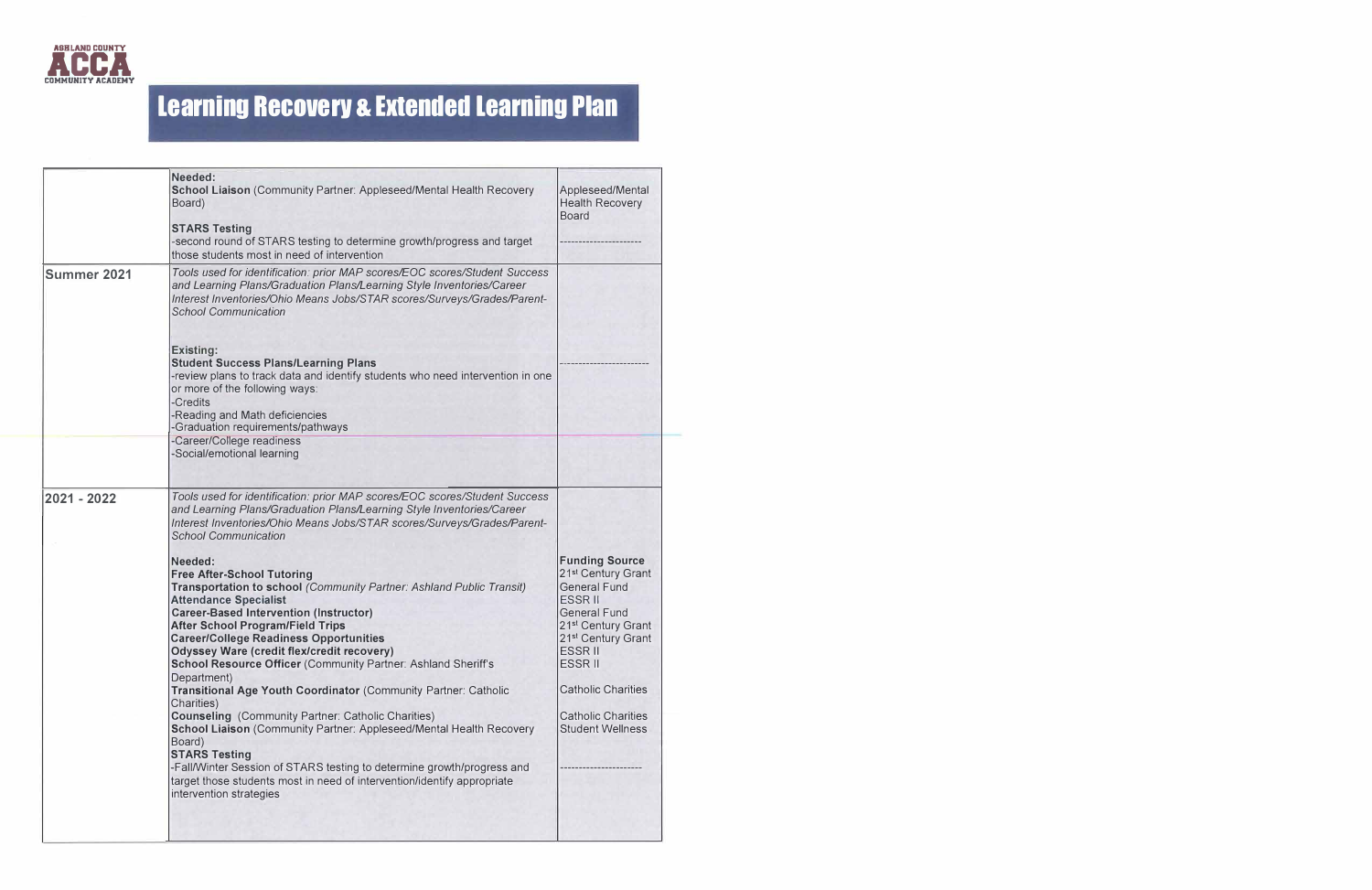

| 2022 - 2023 | Tools used for identification: prior MAP scores/EOC scores/Student Success<br>and Learning Plans/Graduation Plans/Learning Style Inventories/Career<br>Interest Inventories/Ohio Means Jobs/STAR scores/Surveys/Grades/Parent-<br><b>School Communication</b>                                                                                                                                                                    |                                                           |
|-------------|----------------------------------------------------------------------------------------------------------------------------------------------------------------------------------------------------------------------------------------------------------------------------------------------------------------------------------------------------------------------------------------------------------------------------------|-----------------------------------------------------------|
|             | Needed:<br><b>Free After-School Tutoring</b><br>Transportation to school (Community Partner: Ashland Public Transit)<br>Attendance Specialist/Remote Ed. Aide<br><b>Career-Based Intervention (Instructor)</b><br><b>After School Program/Field Trips</b><br><b>Career/College Readiness Opportunities</b><br><b>Odyssey Ware (credit flex/credit recovery)</b><br>School Resource Officer (Community Partner: Ashland Sheriff's | *funding sources<br>may be<br>renewed/new in<br>2022-2023 |
|             | Department)<br>Transitional Age Youth Coordinator (Community Partner: Catholic<br>Charities)<br><b>Counseling</b> (Community Partner: Catholic Charities)<br>School Liaison (Community Partner: Appleseed/Mental Health Recovery<br>Board)<br><b>STARS Testing</b><br>-second round of STARS testing to determine growth/progress and target<br>those students most in need of intervention                                      |                                                           |

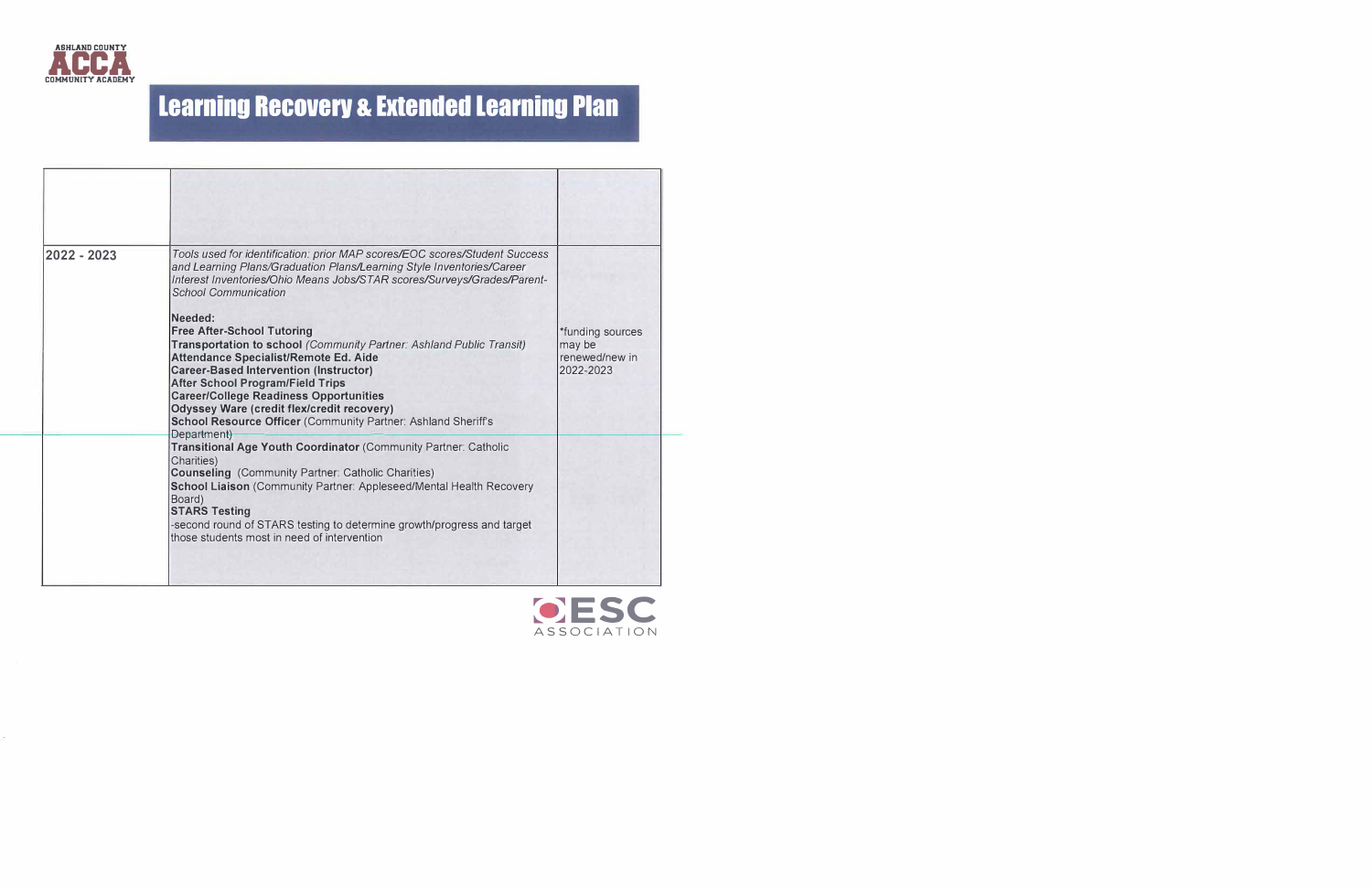

|                                                                                                                                        | <b>Approaches to Address Academic Gap Filling</b>                                                                                                                                                                                                                                                                                                                                                                                                                                                                                                                                                                                                                                                                                                                                                                                                                                                                                                                                                                                                                                                                                                                               |                                                                                                                                                                                                                                                                                            |
|----------------------------------------------------------------------------------------------------------------------------------------|---------------------------------------------------------------------------------------------------------------------------------------------------------------------------------------------------------------------------------------------------------------------------------------------------------------------------------------------------------------------------------------------------------------------------------------------------------------------------------------------------------------------------------------------------------------------------------------------------------------------------------------------------------------------------------------------------------------------------------------------------------------------------------------------------------------------------------------------------------------------------------------------------------------------------------------------------------------------------------------------------------------------------------------------------------------------------------------------------------------------------------------------------------------------------------|--------------------------------------------------------------------------------------------------------------------------------------------------------------------------------------------------------------------------------------------------------------------------------------------|
| <b>Approaches &amp;</b><br><b>Removing/</b><br><b>Overcoming</b><br><b>Barriers</b>                                                    | What approaches will schools/districts use to fill learning needs identified above?<br>What steps will be taken to remove/overcome barriers that may be associated with the "Gap Filling<br>Approaches" (transportation to tutoring, no data to track/identify specific student needs, funding<br>concerns to support approaches, etc.)?                                                                                                                                                                                                                                                                                                                                                                                                                                                                                                                                                                                                                                                                                                                                                                                                                                        |                                                                                                                                                                                                                                                                                            |
| <b>Considerations:</b><br><b>Resources</b> (Existing and Needed)<br>$etc.$ )<br>Reflect, Adjust)<br><b>Core Questions to Consider:</b> | Partnerships (Local/Regional, ESC, ITC, libraries, museums, after-school programs, civic organizations,<br>Alignment (Other District/School Plans, Wellness and Success plans, remote learning plans,<br>improvement plans, CCIP-related plans, graduation plans, student success plans, etc.)<br>Alignment with current OIP five-step processes (1-Identify Critical Needs, 2-Research and Select<br>Evidence-Based Strategies, 3-Plan for Implementation, 4-Implement and Monitor, 5-Examine,<br>What do students need to know?                                                                                                                                                                                                                                                                                                                                                                                                                                                                                                                                                                                                                                               | <b>Budget</b>                                                                                                                                                                                                                                                                              |
|                                                                                                                                        | How do we know if they've learned it?<br>How do we intervene for those students who have not learned it?<br>How do extend other opportunities for those who have learned it?                                                                                                                                                                                                                                                                                                                                                                                                                                                                                                                                                                                                                                                                                                                                                                                                                                                                                                                                                                                                    |                                                                                                                                                                                                                                                                                            |
| Spring 2021                                                                                                                            | Ashland County Community Academy will use the identified approaches to fill<br>the learning needs of students and will take the following steps to<br>remove/overcome barriers that may be associated with "Gap Filling<br>Approaches":<br>Barriers: technology/internet, attendance, transportation, credentials/seals to<br>fulfill graduation requirements, reading/math deficiencies, basic needs, career<br>and college readiness/funding concerns (sustainability)<br>Tools used for identification: prior MAP scores/EOC scores/Student Success<br>and Learning Plans/Learning Style Inventories/Career Interest<br>Inventories/Ohio Means Jobs/STAR scores/ACT scores/Grades<br>Existing:<br>Free Wifi at home/expansion of Wifi at school<br>Computers<br><b>Free After-School Tutoring</b><br>Transportation to school (Community Partner: Ashland Public Transit)<br>Attendance Specialist/Remote Ed. Aide<br>Career-Based Intervention (Instructor)<br><b>After School Program/Field Trips</b><br>Career/College Readiness Opportunities<br>Odyssey Ware (credit flex/credit recovery)<br>School Resource Officer (Community Partner: Ashland Sheriff's Department) | <b>Funding Source</b><br><b>Broadband Grant</b><br><b>Broadband Grant</b><br>21 <sup>st</sup> Century Grant<br><b>General Fund</b><br><b>General Fund</b><br><b>General Fund</b><br>21 <sup>st</sup> Century Grant<br>21st Century Grant<br><b>General Fund</b><br><b>Student Wellness</b> |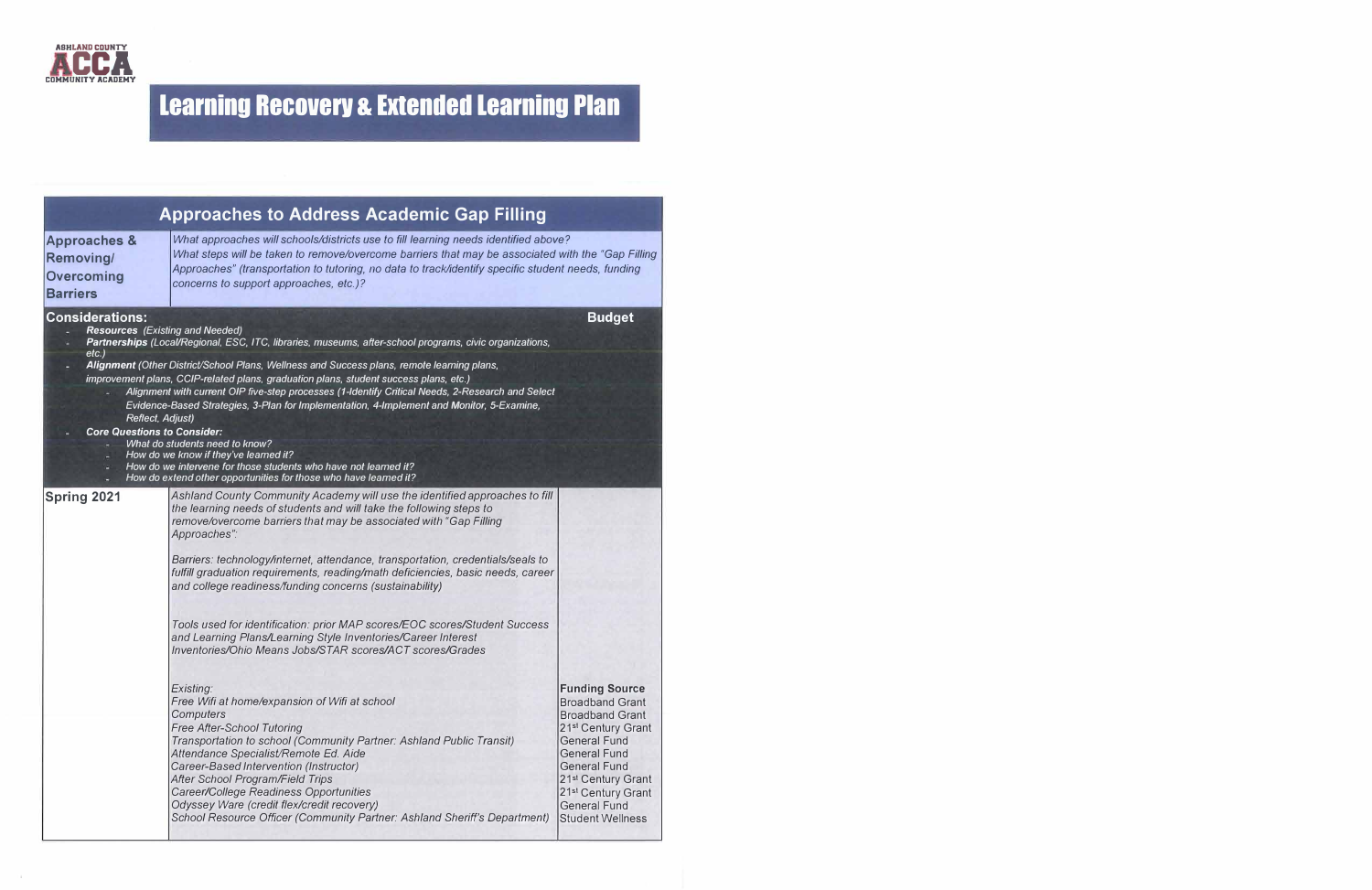

|             | School Liaison (Community Partner: Appleseed/Mental Health Recovery<br>Board)                                                                                                                                                                                                                                                                                                                                        | Appleseed                                                    |
|-------------|----------------------------------------------------------------------------------------------------------------------------------------------------------------------------------------------------------------------------------------------------------------------------------------------------------------------------------------------------------------------------------------------------------------------|--------------------------------------------------------------|
|             | Transitional Age Youth Coordinator (Community Partner: Catholic Charities)<br><b>Counseling (Community Partner: Catholic Charities)</b>                                                                                                                                                                                                                                                                              | <b>Catholic Charities</b>                                    |
|             |                                                                                                                                                                                                                                                                                                                                                                                                                      | <b>Catholic Charities</b>                                    |
|             | Needed:<br><b>Transportation to School</b>                                                                                                                                                                                                                                                                                                                                                                           | <b>ESSR II</b><br>\$3,746                                    |
|             | <b>Transportation to After-School Tutoring (hybrid students)</b>                                                                                                                                                                                                                                                                                                                                                     | 21 <sup>st</sup> Century Grant<br>(varies)                   |
|             | <b>Credentialing:</b> Various credentialing opportunities that are approved by ODE ESSER II<br>Industry Credential Pathway, in different industries (12 pts or 3 Pts),<br>depending on graduation pathway for cohort                                                                                                                                                                                                 | \$5,000                                                      |
|             | Local Graduation Seals: ACCA Board approved local graduation seals used \$0.00<br>for various graduation pathways (Student Engagement Seal, Community<br>Service Seal, and Fine/Performance Arts Seal)                                                                                                                                                                                                               |                                                              |
|             | Training for 3 Staff to become Student Excellence Credential Instructors<br>-Two Online Courses and textbook<br>(once trained, staff can get students credentialed "in-house")<br>-\$25 credentialing fee per student (ex. 10 students in course)                                                                                                                                                                    | Title II<br>\$3,474<br><b>ESSR II \$125</b>                  |
| Summer 2021 | Needed:<br>Summer School: June 17-23 (3 Staff/5days)<br>-4 hrs per day with staff<br>-provides seniors/graduate candidates extended time for credentialing, and if<br>needed credit recovery<br>-provides other students with remediation time (specifically literacy/math)<br>-credit recovery for DORP students who may have failed course(s) 2020-2021<br>school year<br>-allows for an alternate graduation date | ESSR II-<br>\$1,710.00<br>(including benefits)               |
|             | <b>Transportation to Summer School</b>                                                                                                                                                                                                                                                                                                                                                                               | <b>ESSER II</b><br>(cost varying due to<br>need of students) |
| 2021 - 2022 | Needed:<br><b>Dean of Student Achievement- Stipend</b><br>-Student Excellence Credential Coordinator & Instructor<br>-STARS Test Coordinator & Data (Reading & Math) (Gap Closing)<br>-Student Engagement Coordinator (Student Engagement Seal)<br>-Student Success Team (Student Success/Learning Plans)                                                                                                            | <b>ESSRII</b><br>\$3,330/ year<br>(includes benefits)        |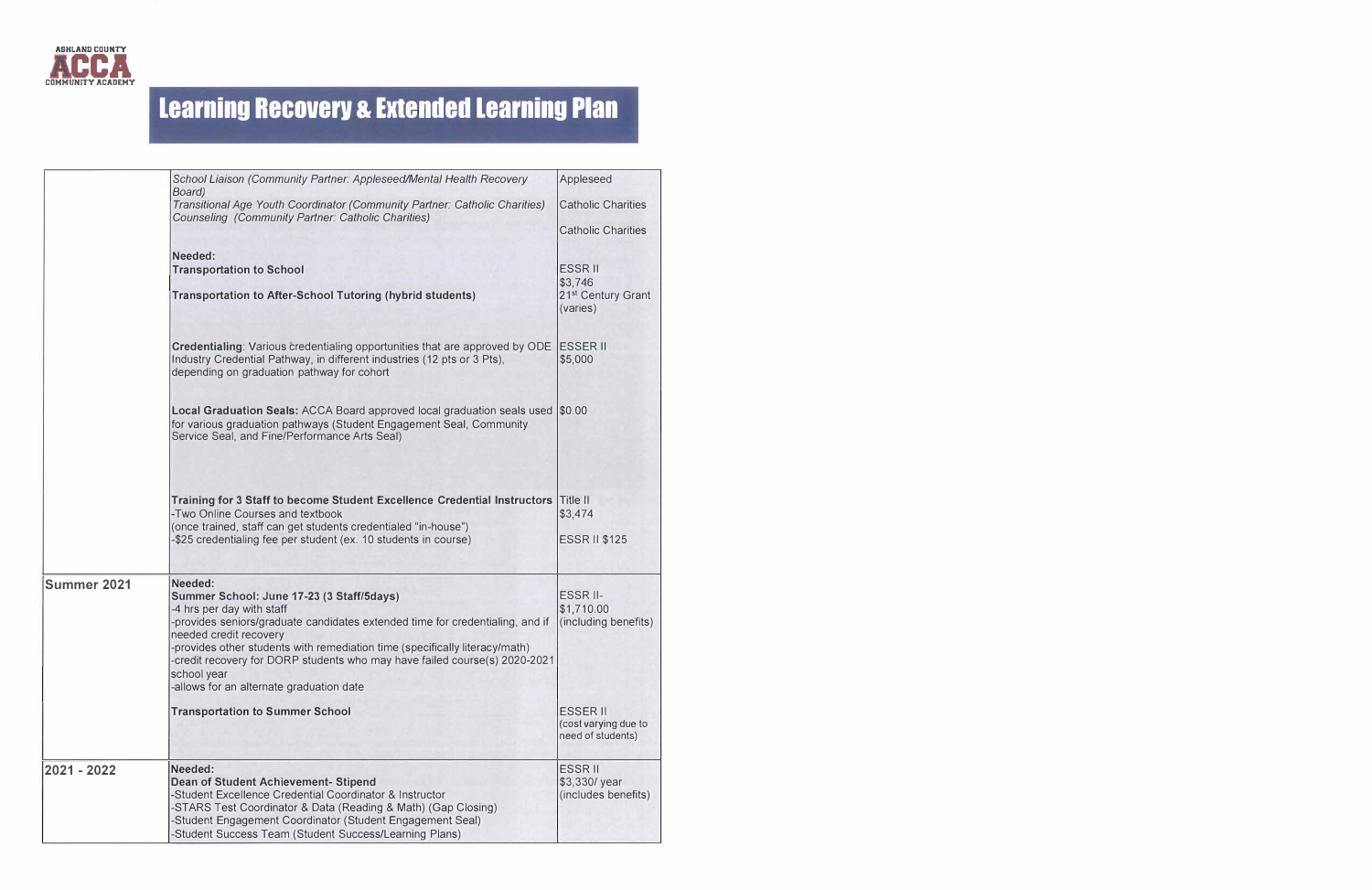

|               | <b>Business Applications &amp; Credential Specialist-Stipend</b><br>-Industry Credentials for Graduation Pathways (various due to student<br>interest)<br>Credentials (but not limited to):<br>Microsoft QuickBooks/Office<br><b>RISEUp Retail and Sales Credentials</b><br><b>Child Abuse Awareness/Prevention</b><br><b>Communicable Diseases</b><br>OSHA (10 hr certification)<br><b>CPR/First Aid</b><br>-Building relationships/partnerships with local businesses in order to provide<br>career opportunities to students<br>-Business Administration & Applications Coursework (Ody. Ware/Curriculum)<br>-Community Engagement Coordinator (Community Service Seal) | <b>ESSR II</b><br>\$3,900/year<br>(includes benefits)                                                                                       |
|---------------|----------------------------------------------------------------------------------------------------------------------------------------------------------------------------------------------------------------------------------------------------------------------------------------------------------------------------------------------------------------------------------------------------------------------------------------------------------------------------------------------------------------------------------------------------------------------------------------------------------------------------------------------------------------------------|---------------------------------------------------------------------------------------------------------------------------------------------|
|               | <b>Attendance Support Specialist</b><br>-Attendance/Administrative Assistant<br>-Works with SRO, School Liaison, Student Services, and Administration to<br>improve student attendance<br>-Collaborates with EMIS Coordinator/Student Services to track student<br>attendance<br>-Attendance communication (calls, letters, emails)<br>-Attendance Intervention Plan scheduling<br>-Connects students with appropriate support staff/services (school liaison,                                                                                                                                                                                                             | <b>ESSR II</b><br>\$28,500<br>(includes benefits)                                                                                           |
|               | TAY coordinator, SRO, counseling, tutoring)<br>-Coordinates school transportation, school lunch, and parent-teacher<br>conferences                                                                                                                                                                                                                                                                                                                                                                                                                                                                                                                                         |                                                                                                                                             |
|               | <b>Student Excellence Credential Textbooks</b><br>-Class Set of 10                                                                                                                                                                                                                                                                                                                                                                                                                                                                                                                                                                                                         | <b>ESSR II</b><br>Est. \$180                                                                                                                |
|               | <b>Odyssey Ware (Online Coursework)</b><br>-Offer needed credit flex/credit recovery options for students who are deficient ESSR II<br>in credits or who need remedial assistance in reading/math                                                                                                                                                                                                                                                                                                                                                                                                                                                                          | \$10,000                                                                                                                                    |
| $2022 - 2023$ | Needed:<br><b>Dean of Student Achievement- Stipend</b><br>-Student Excellence Credential Coordinator & Instructor<br>-STARS Test Coordinator & Data (Reading & Math) (Gap Closing)<br>-Student Engagement Coordinator (Student Engagement Seal)<br>-Student Success Team<br><b>Business Applications &amp; Credential Specialist-Stipend</b><br>-Industry Credentials for Graduation Pathways (various due to student<br>interest)                                                                                                                                                                                                                                         | *all needed<br>resources will be<br>funded by<br>remaining<br>funds/new funds &<br>the cost may<br>increase or<br>decrease by 2022-<br>2023 |
|               | Credentials (but not limited to):<br>Microsoft QuickBooks/Office                                                                                                                                                                                                                                                                                                                                                                                                                                                                                                                                                                                                           |                                                                                                                                             |

÷.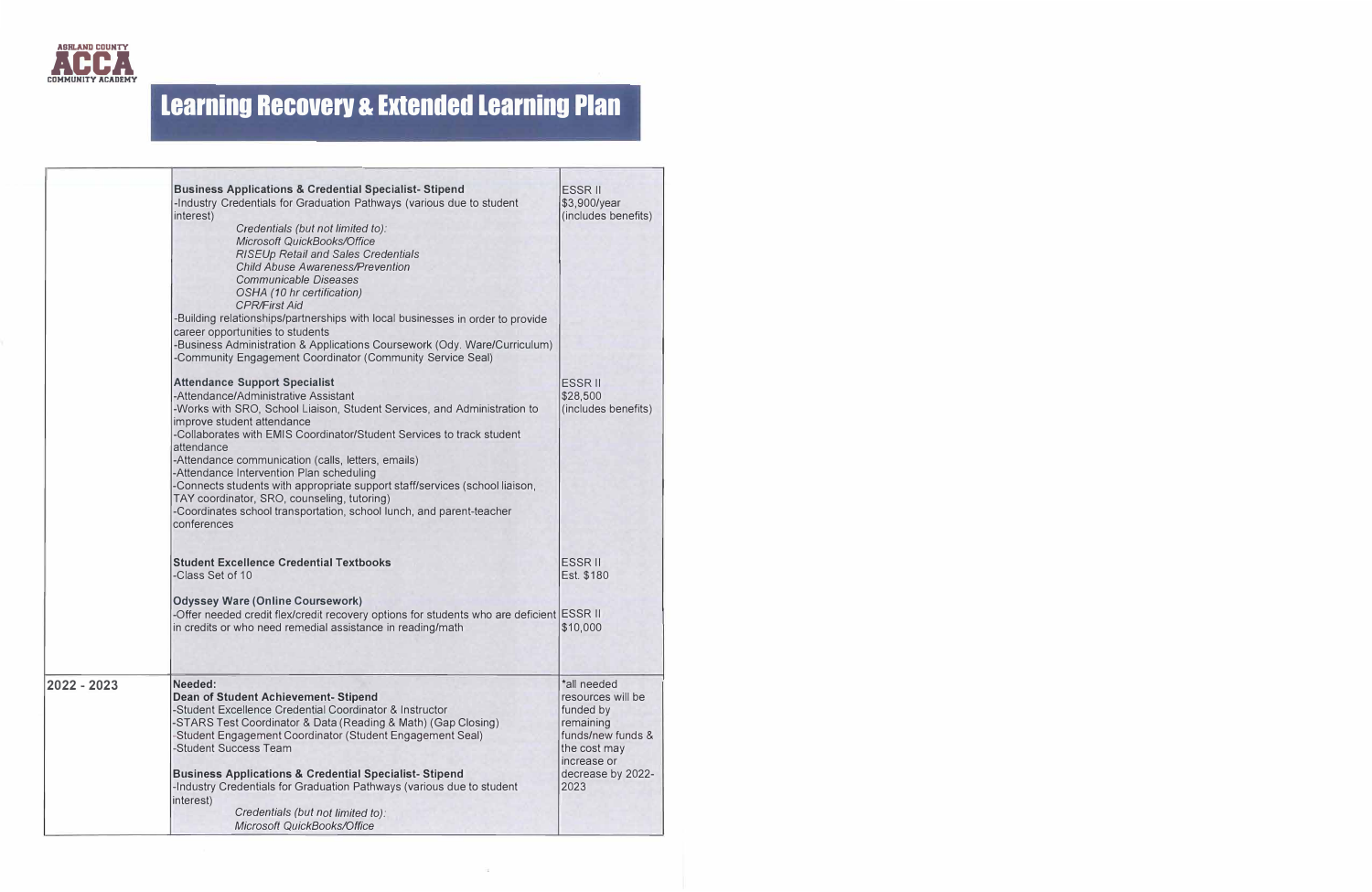

| RISEUp Retail and Sales Credentials<br><b>Child Abuse Awareness/Prevention</b><br><b>Communicable Diseases</b><br>OSHA (10 hr certification)<br><b>CPR/First Aid</b>                                                                                                                                                                                                                                                                                                                                                                                                                                 |
|------------------------------------------------------------------------------------------------------------------------------------------------------------------------------------------------------------------------------------------------------------------------------------------------------------------------------------------------------------------------------------------------------------------------------------------------------------------------------------------------------------------------------------------------------------------------------------------------------|
| -Business Administration & Applications Coursework (Ody. Ware/Curriculum)<br>-Community Engagement Coordinator (Community Service Seal)                                                                                                                                                                                                                                                                                                                                                                                                                                                              |
| <b>Attendance Support Specialist</b><br>-Attendance/Administrative Assistant<br>-Works with SRO, School Liaison, Student Services, and Administration to<br>improve student attendance<br>-Collaborates with EMIS Coordinator/Student Services to track student<br>attendance<br>-Attendance communication (calls, letters, emails)<br>-Attendance Intervention Plan scheduling<br>-Connects students with appropriate support staff/services (school liaison,<br>TAY coordinator, SRO, counseling, tutoring)<br>-Coordinates school transportation, school lunch, and parent-teacher<br>conferences |
| <b>Student Excellence Credential Textbooks</b><br>-Class Set of 10                                                                                                                                                                                                                                                                                                                                                                                                                                                                                                                                   |
| <b>Odyssey Ware (Online Coursework)</b><br>-Offer needed credit flex/credit recovery options for students who are deficient<br>in credits or who need remedial assistance in reading/math                                                                                                                                                                                                                                                                                                                                                                                                            |
|                                                                                                                                                                                                                                                                                                                                                                                                                                                                                                                                                                                                      |
|                                                                                                                                                                                                                                                                                                                                                                                                                                                                                                                                                                                                      |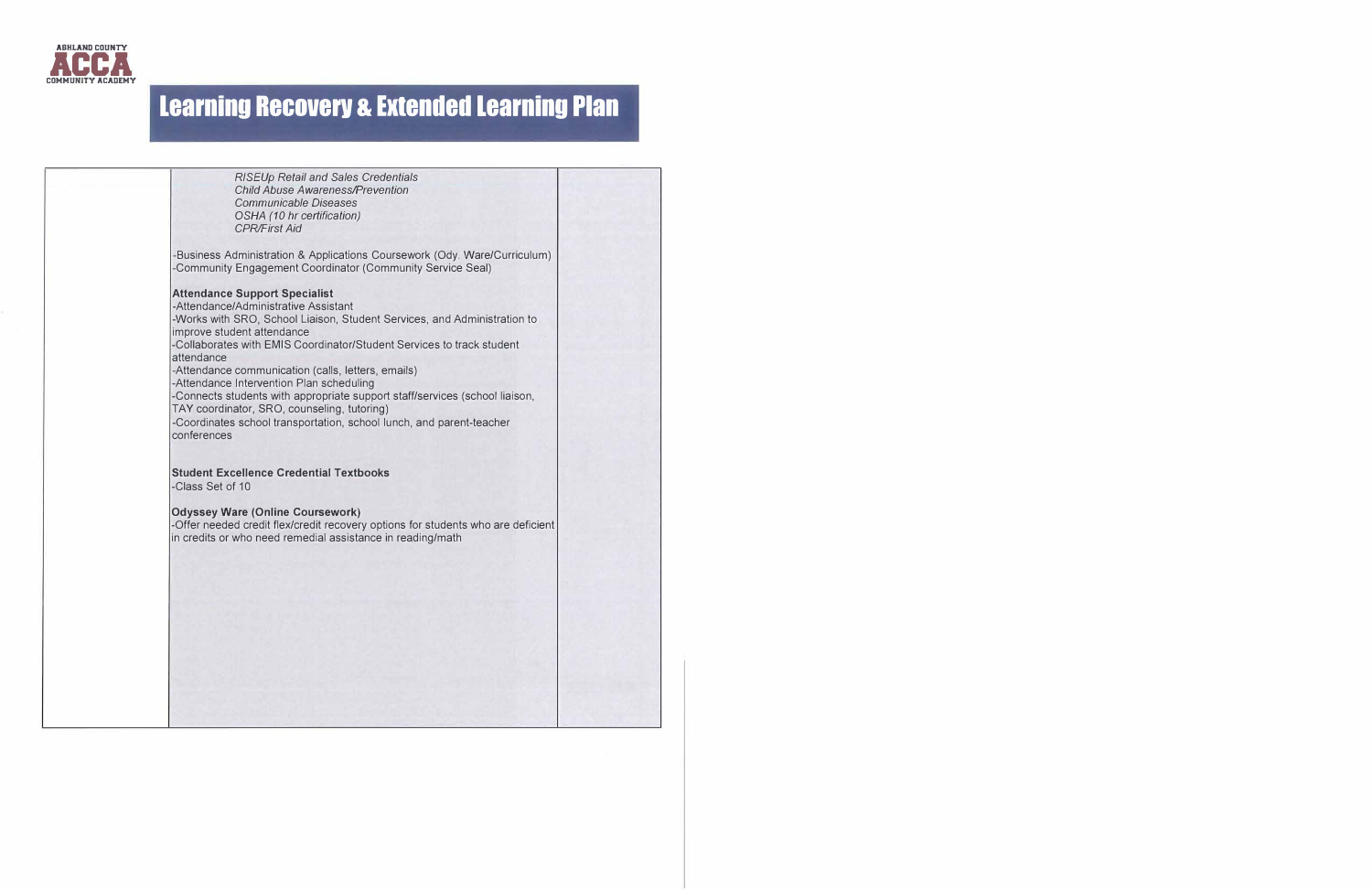

| <b>Approaches to Identify Social &amp; Emotional Needs</b>                   |                                                                                                                                                                                                                                                                                                                                                                                                                                                                                                                                                                                                                                                                                                                                                                                                                                                                                                                                                                                                                                                                                                                                                                                                                                                                                                                                                                                                                                                                                                                                                                                      |                                                                                                                                                                                                   |
|------------------------------------------------------------------------------|--------------------------------------------------------------------------------------------------------------------------------------------------------------------------------------------------------------------------------------------------------------------------------------------------------------------------------------------------------------------------------------------------------------------------------------------------------------------------------------------------------------------------------------------------------------------------------------------------------------------------------------------------------------------------------------------------------------------------------------------------------------------------------------------------------------------------------------------------------------------------------------------------------------------------------------------------------------------------------------------------------------------------------------------------------------------------------------------------------------------------------------------------------------------------------------------------------------------------------------------------------------------------------------------------------------------------------------------------------------------------------------------------------------------------------------------------------------------------------------------------------------------------------------------------------------------------------------|---------------------------------------------------------------------------------------------------------------------------------------------------------------------------------------------------|
| Impacted<br><b>Students:</b>                                                 | How will schools/districts identify which students have been most impacted by the pandemic in<br>terms of their social/emotional needs (with a focus on the most vulnerable student populations<br>including but not limited to disengaged students)?                                                                                                                                                                                                                                                                                                                                                                                                                                                                                                                                                                                                                                                                                                                                                                                                                                                                                                                                                                                                                                                                                                                                                                                                                                                                                                                                |                                                                                                                                                                                                   |
| <b>Considerations:</b><br><b>Resources</b> (Existing and Needed)<br>$etc.$ ) | Partnerships (Local/Regional, ESC, ITC, libraries, museums, after-school programs, civic organizations,<br>Alignment (Other District/School Plans, Wellness and Success plans, remote learning plans,<br>improvement plans, OIP, CCIP-related plans, graduation plans, student success plans, etc.)                                                                                                                                                                                                                                                                                                                                                                                                                                                                                                                                                                                                                                                                                                                                                                                                                                                                                                                                                                                                                                                                                                                                                                                                                                                                                  | <b>Budget</b>                                                                                                                                                                                     |
| <b>Spring 2021</b>                                                           | Ashland County Community Academy will identify which students have been<br>most impacted by the pandemic in terms of their social/emotional needs by<br>utilizing the existing resources listed below. The existing resources have been<br>a valuable data source by identifying the relationship between students'<br>social/emotional needs and school attendance, social/emotional needs and<br>living environment, social/emotional needs and relationships, social/emotional<br>needs and basic needs, social/emotional needs and academic performance.<br><b>Community Partners:</b><br><b>Catholic Charities</b><br>Appleseed<br>Ashland County Mental Health and Recovery Board<br><b>Parenting Plus</b><br><b>Ashland County Sheriff's Department</b><br><b>Ashland University</b><br><b>Ashland Public Transit</b><br><b>Existing Resources:</b><br>School Resource Officer (Student Wellness Plan)<br>Attendance Specialist (Remote Learning Plan)<br><b>Career-Based Intervention Instructor</b><br>Parenting Plus (service provided by components in Student Wellness Plan)<br><b>Transitional Age Youth Coordinator</b><br><b>Counseling for Students (in-house)</b><br>Needed:<br><b>School Liaison</b><br>*29hrs per week/ remaining of the school year<br>-liaison between the community and school district<br>-liaison between the school and students' families<br>-provides students and families access to support services<br>-collaborate with SRO and Administration<br>-Attendance<br>-social/emotional learning/support groups, education, and activities | <b>Student Wellness</b><br><b>General Fund</b><br><b>General Fund</b><br><b>Community Partner</b><br><b>Community Partner</b><br><b>Community Partner</b><br><b>Student Wellness</b><br>Appleseed |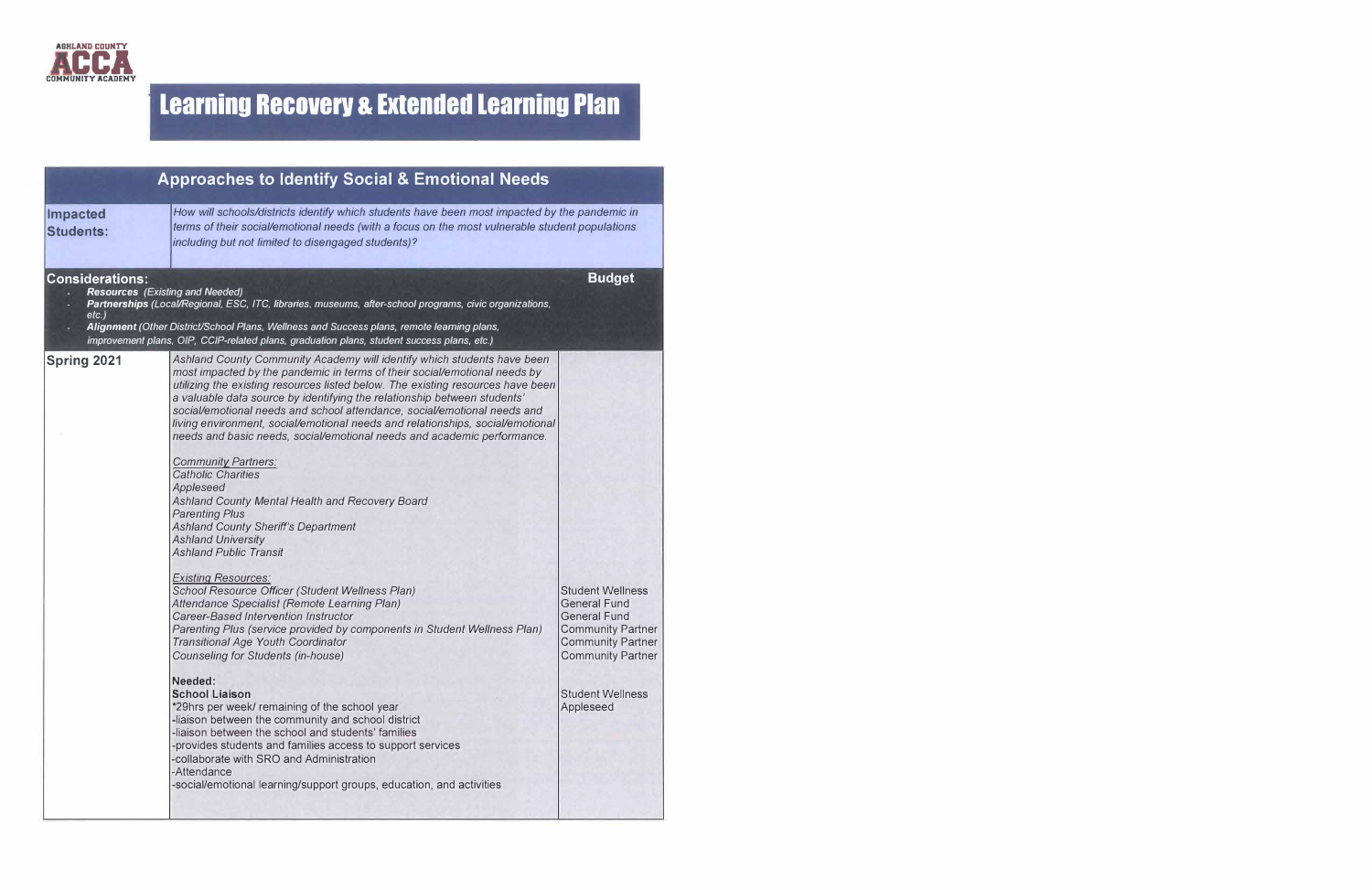

| Summer 2021   |                                                                                                                                                                                                                                                                                                                                                                                                                        |                                      |
|---------------|------------------------------------------------------------------------------------------------------------------------------------------------------------------------------------------------------------------------------------------------------------------------------------------------------------------------------------------------------------------------------------------------------------------------|--------------------------------------|
|               |                                                                                                                                                                                                                                                                                                                                                                                                                        |                                      |
| 2021 - 2022   | Needed:<br><b>School Liaison (full or part-time)</b><br>*29-40 hrs per week/ school year<br>(Appleseed will pay for 10 hours per week)<br>-liaison between the community and school district<br>-liaison between the school and students' families<br>provides students and families access to support services<br>collaborate with SRO and Administration<br>-Attendance<br>-social/emotional learning/support groups | <b>Student Wellness</b><br>Appleseed |
|               | <b>School Resource Officer (Full-Time)</b><br>-School Safety/Drills<br>-Attendance<br>-Social/emotional support services<br><b>Drug Prevention Programming</b><br>-Collaborates with School Liaison and Administration<br>-Liaison between the school and other school districts as well as the<br>community                                                                                                           | <b>ESSR II</b><br>\$48,550           |
| $2022 - 2023$ | Needed:<br><b>School Liaison (full or part-time)</b><br>*29-40 hrs per week/ school year<br>(Appleseed will pay for 10 hours per week)<br>-liaison between the community and school district<br>-liaison between the school and students' families<br>provides students and families access to support services<br>collaborate with SRO and Administration<br>-Attendance<br>-social/emotional learning/support groups | Remaining/New<br>Funding             |
|               | <b>School Resource Officer (Full-Time)</b><br>-School Safety/Drills<br>-Attendance<br>-Social/emotional support services<br><b>-Drug Prevention Programming</b><br>-Collaborates with School Liaison and Administration<br>-Liaison between the school and other school districts as well as the<br>community                                                                                                          | Remaining/New<br>Funding             |

 $\bar{a}$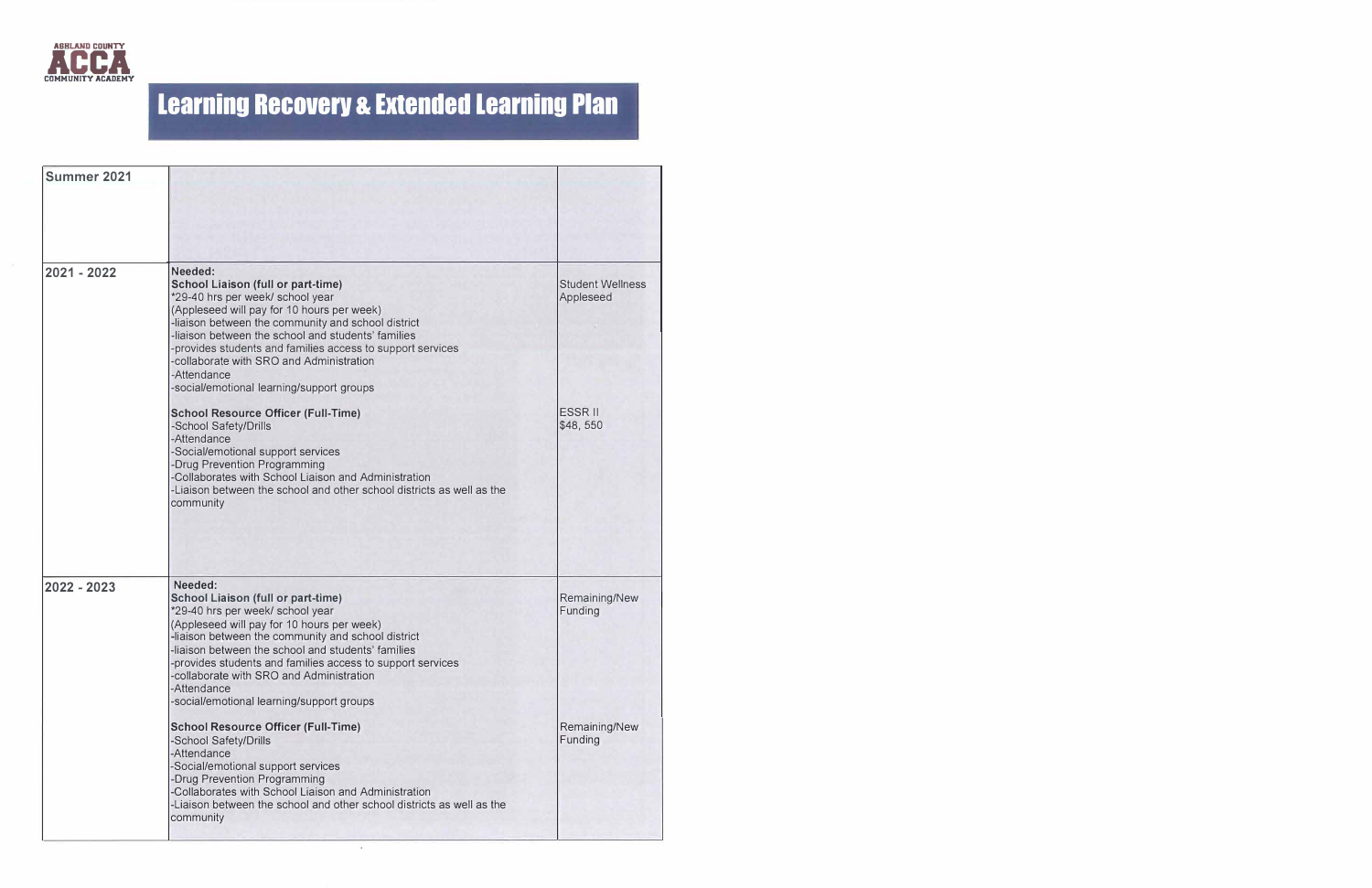

| <b>Approaches to Address Social and Emotional Need</b>                       |                                                                                                                                                                                                                                                                                                                                                                                                                                                                                                                                                                                                                                                                                                                                                                                                                                                                                                                                                                                                                                                                                                                                                                                                                                                                                                                                                                                                                                                                 |                                      |
|------------------------------------------------------------------------------|-----------------------------------------------------------------------------------------------------------------------------------------------------------------------------------------------------------------------------------------------------------------------------------------------------------------------------------------------------------------------------------------------------------------------------------------------------------------------------------------------------------------------------------------------------------------------------------------------------------------------------------------------------------------------------------------------------------------------------------------------------------------------------------------------------------------------------------------------------------------------------------------------------------------------------------------------------------------------------------------------------------------------------------------------------------------------------------------------------------------------------------------------------------------------------------------------------------------------------------------------------------------------------------------------------------------------------------------------------------------------------------------------------------------------------------------------------------------|--------------------------------------|
| <b>Approaches &amp;</b><br>Removing/<br><b>Overcoming</b><br><b>Barriers</b> | What approaches will schools/districts use to address social and emotional needs identified<br>above? What steps will be taken to remove/overcome barriers that may be associated with the<br>social/emotional needs" (transportation to support services, no data to track/identify specific<br>student needs, funding concerns to support approaches, etc.)?                                                                                                                                                                                                                                                                                                                                                                                                                                                                                                                                                                                                                                                                                                                                                                                                                                                                                                                                                                                                                                                                                                  |                                      |
| <b>Considerations:</b><br><b>Resources</b> (Existing and Needed)<br>$etc.$ ) | Partnerships (Local/Regional, ESC, ITC, libraries, museums, after-school programs, civic organizations,                                                                                                                                                                                                                                                                                                                                                                                                                                                                                                                                                                                                                                                                                                                                                                                                                                                                                                                                                                                                                                                                                                                                                                                                                                                                                                                                                         | <b>Budget</b>                        |
|                                                                              | Alignment (Other District/School Plans, Wellness and Success plans, remote learning plans,<br>improvement plans, CCIP-related plans, graduation plans, student success plans, etc.)                                                                                                                                                                                                                                                                                                                                                                                                                                                                                                                                                                                                                                                                                                                                                                                                                                                                                                                                                                                                                                                                                                                                                                                                                                                                             |                                      |
| <b>Spring 2021</b>                                                           | Ashland County Community Academy will use the identified approaches to fill<br>the social-emotional needs of students and will take the following steps to<br>remove/overcome barriers that may be associated with the social emotional<br>needs:<br>Barriers: pandemic guidelines, stress, traumatic event, attendance,<br>transportation, mental health issues, reading/math deficiencies, basic needs,<br>funding concerns (sustainability)<br><b>Community Partners:</b><br><b>Catholic Charities</b><br>Appleseed<br>Ashland County Mental Health and Recovery Board<br><b>Parenting Plus</b><br><b>Ashland County Sheriff's Department</b><br><b>Ashland University</b><br><b>Ashland Public Transit</b><br><b>Existing Resources:</b><br>School Resource Officer (Student Wellness Plan)<br>Attendance Specialist (Remote Learning Plan)<br>Career-Based Intervention Instructor<br>Parenting Plus (service provided by components in Student Wellness Plan)<br><b>Transitional Age Youth Coordinator</b><br><b>Counseling for Students (in-house)</b><br>Needed:<br><b>School Liaison</b><br>*29hrs per week/ remaining of the school year<br>-liaison between the community and school district<br>-liaison between the school and students' families<br>-provides students and families access to support services<br>-collaborate with SRO and Administration<br>-Attendance<br>-social/emotional learning/support groups, education, and activities | <b>Student Wellness</b><br>Appleseed |